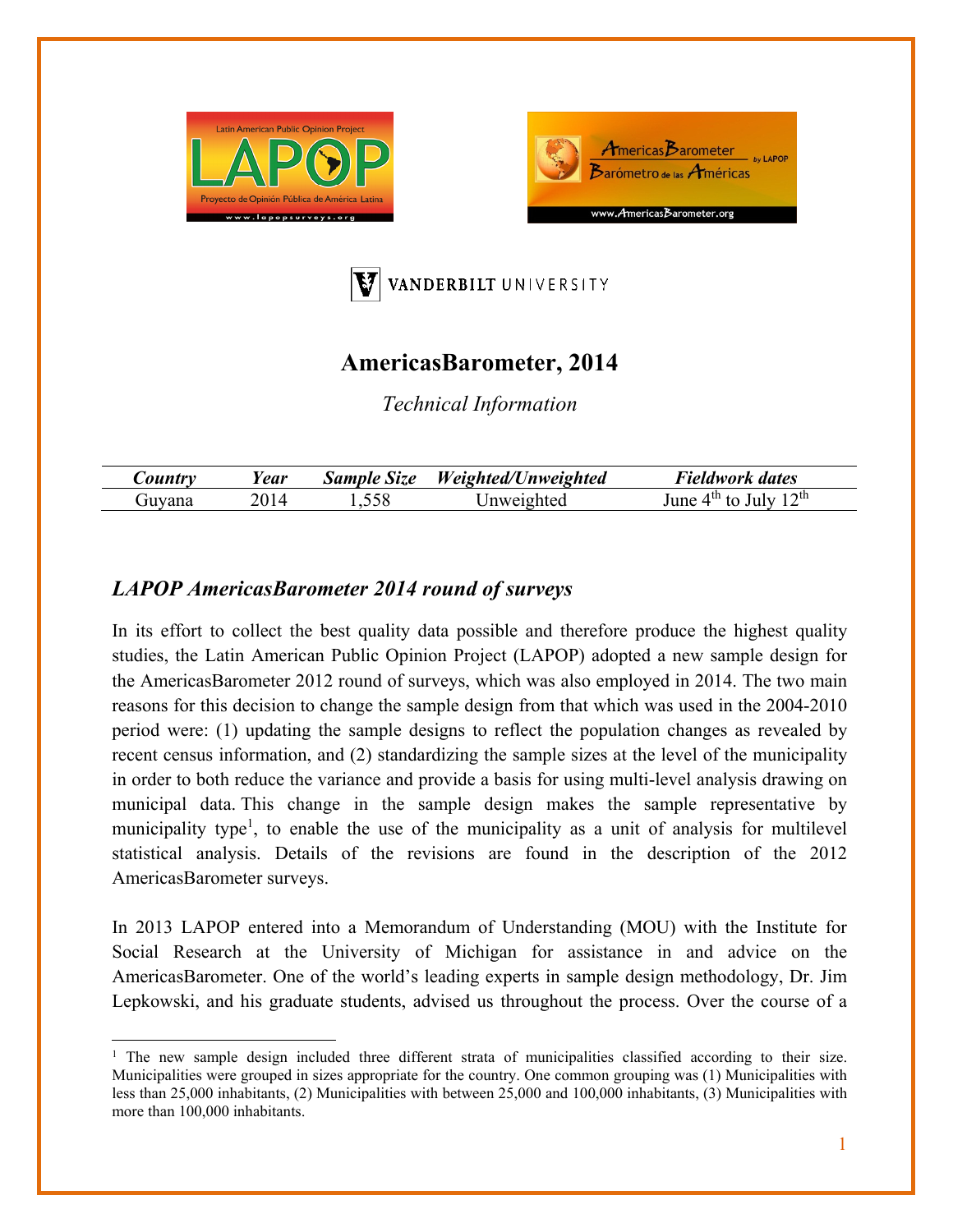year we worked with Dr. Lepkowski and his team of graduate students to review each previously developed sample design and to secure their input and advice on new designs. Our colleagues at the University of Michigan, confirmed that LAPOP had already been following the best practices, within the limits of resources at our disposal, in its sample design. Our own review of the major update we carried out in 2012 sample design left us pleased in almost every respect. The effort to obtain a standard sample size per municipality/canton/parish did not have any adverse impact on intra-class correlation levels, yet has given us a basis for calculating context effects at the local level. In some particular cases, however, in the 2014 round we requested country teams to conduct specific alterations, like updating their sampling frame to take into consideration (if available) the new 2010-2011 national census information. We also asked teams to verify that the 2012 sample design continues to reflect and represent each country population structure and distribution.

Finally, after several rounds of consultations and technical discussions with experts at the ISR at the University of Michigan on how to update the 2012 samples for the 2014 round of surveys, LAPOP requested that countries to update their samples at the block level while retaining the same primary and sub-stratification units (i.e., *Estratopri, Municipalities and Census Segments)*  that were included in the 2012 sample. This means that users of prior AmericasBarometer surveys can do so knowing that the designs across time remain very similar, if not identical. Countries that had new population census available and did not experience significant population shifts or changes in their population distribution were asked to replicate the 2012 sample using the latest census information available and to replace the sampling points at the block level.

With respect to *data collection*, in the 2014 round of the AmericasBarometer we expanded the use of handheld electronic devices. For the first time, we employed for data collection the "Adgys"© questionnaire app designed by our partners in Cochabamba, Bolivia. The use of electronic devices for interviews and data entry in the field reduces data entry errors, supports the use of multiple languages, and permits LAPOP to track on a daily basis the progress of the survey, down to the location of interviews (which are monitored in real time, or nearly real time, but not recorded into the public datasets in order to preserve respondents' privacy) and the timing of the interviews. The team in Bolivia worked long hours to program the samples and questionnaires into the Adgys platform for the 20 countries in which we used this technology. In the remaining 6 countries we continued our use of PDAs and a Windows Mobile-based software application supported by our hardworking partners at the University of Costa Rica.

The remaining pages of this technical note describe the sample design of the AmericasBarometer 2014 survey in Guyana.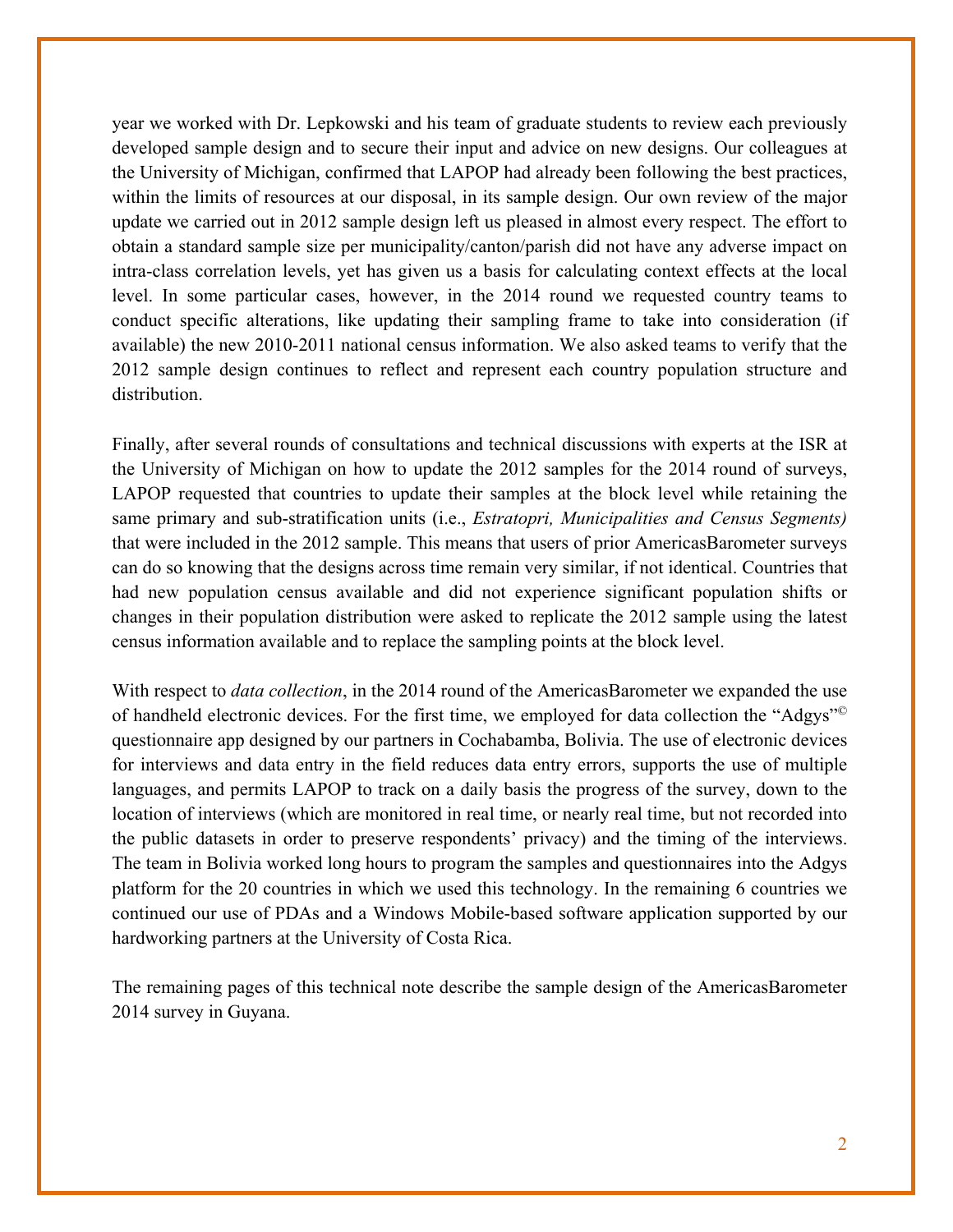## *Guyana 2014 AmericasBarometer Round*

This survey was carried out between June  $4<sup>th</sup>$  and July 12<sup>th</sup> of 2014, as part of the LAPOP AmericasBarometer 2014 wave of surveys. It is a follow-up of the national surveys of 2006, 2009, 2010 and 2012 carried out by the LAPOP. The 2014 survey was conducted by Vanderbilt University with the field work being carried out by Development Policy and Management Consultants (DPMC). The 2014 AmericasBarometer received generous support from many sources, including USAID, UNDP, IADB, Vanderbilt U., Princeton U., Université Laval, U. of Notre Dame, among others.

The project used a national probability sample design of voting-age adults, with a total N of 1,558 people. It involved face-to-face interviews conducted in English. The survey used a complex sample design, taking into account stratification and clustering. The sample consists of four strata representing the main geographical regions: Greater Georgetown area, Region 3 and rest of Region 4, Regions 2, 5 and 6, and Regions 1, 7, 8, 9, and 10. Each stratum was further substratified by size of the Municipalities and Neighborhood Democratic Councils (NDCs), and by urban and rural areas. Respondents were selected in clusters of 6.

The sample consists of 51 primary sampling units and 255 final sampling points. A total of 480 respondents were surveyed in urban areas and 1,049 in rural areas. Respondents were selected in clusters of 6 both in urban and rural areas. The estimated margin of error for the survey is  $\pm 2.5$ .

Table 1 shows the unweighted sample size in each of the four strata and by municipality size.

| <b>Strata</b>                                         | <b>Unweighted Sample Size</b> |
|-------------------------------------------------------|-------------------------------|
| Greater Georgetown Area                               | 305                           |
| Region 3 and rest of Region 4                         | 578                           |
| Region 2,5 and 6                                      | 457                           |
| Region 7,8,9 and 10                                   | 218                           |
| <b>Total</b>                                          | 1,558                         |
|                                                       |                               |
| <b>Size of Municipality</b>                           |                               |
| Large (Urban Areas)                                   | 494                           |
| Medium (Rural areas with more than 5,000 inhabitants) | 482                           |
| Small (Rural areas with less than 5,000 inhabitants)  | 582                           |
| <b>Total</b>                                          | 1,558                         |
|                                                       |                               |
| Area                                                  |                               |
| Urban                                                 | 494                           |

**Table 1: Sample sizes by Strata, Municipality Size and urban/rural area in the 2014 AmericasBarometer Survey in Guyana**